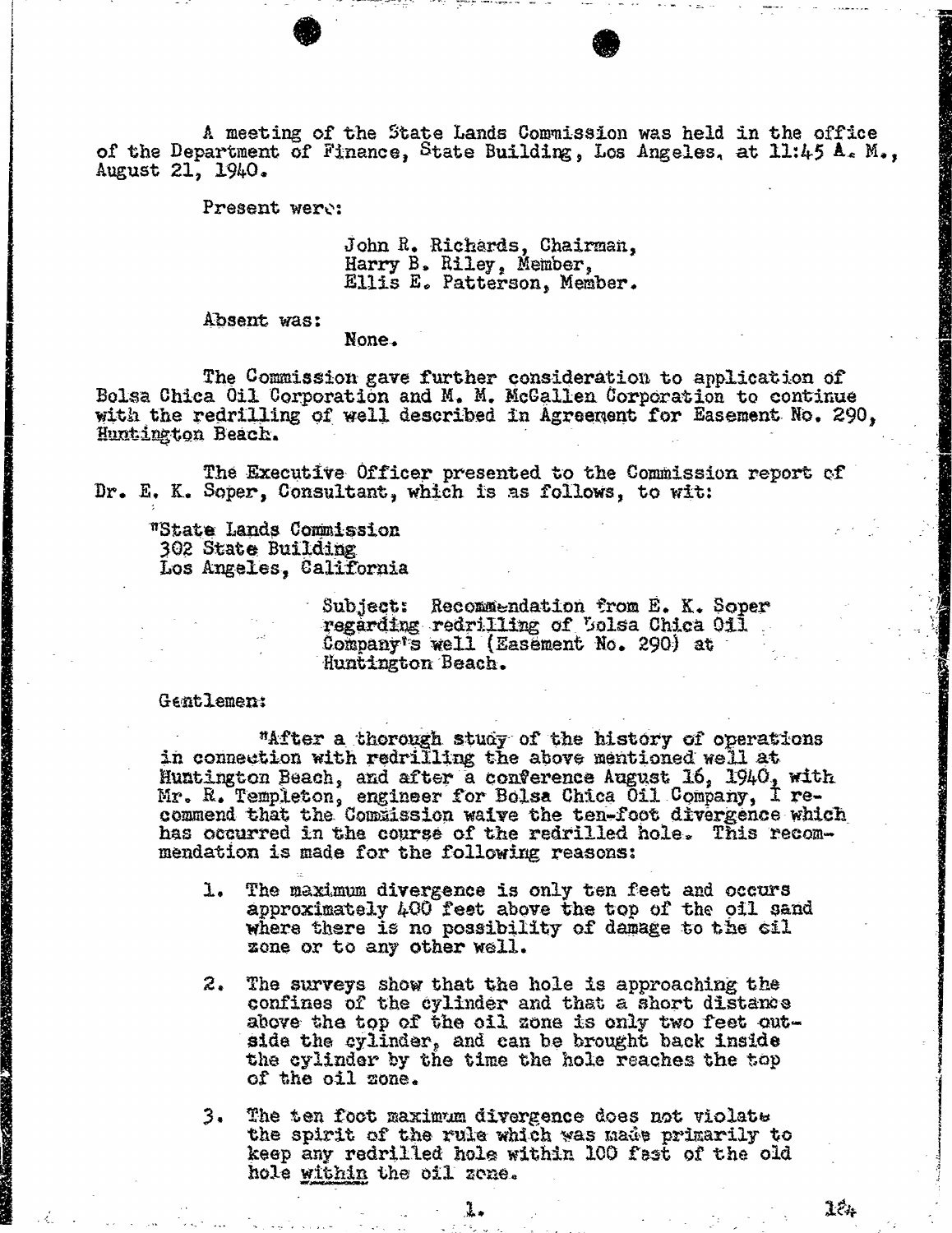4. The Company agrees to keep the hole well within the cylinder within the oil zone and has been notified that no tolerance whatever from this rule will be permitted within the oil zone.

> E. F. Soper (Signed) Consulting Engineer and Geologist."

At the request of the Commission, the Executive Officer read proposed form of resolution designed to permit the redrilling of said well. On motion of Mr. Riley, seconded by Mr. Patterson, and unanimously carried, a resolution was adopted in words and figures as follows, to wit:

## RECITAL:

The M. M. McCallen Corporation, a corporation, has filed with the State Lands Commission its application to be substituted as the operator of Agreement for Easemerit No. 290, Huntington Beach, in lieu of Bolsa Chica Oil Corporation, a corporation; with such application the applicant has also filed a plan or program for continuation of the redrilling of the well described in said easement.

It appears to the State Lands Commission that the Bolsa Chica Oil Corporation, a corporation, as operator of the well described in said agreement for easement has made six attempts to redrill said well and has not finished the well in the oil sand. It further appears that the said well at a point approximately  $400$ <br>feet above the oil sand is approximately 110 feet  $\mathcal{F}$  om the existing feet above the oil sand is approximately 110 feet from will which is 10 feet in excess of the maximum all rance of the State Lands Commission. From communication. I Cemission by Dr. E. K. Soper, Consultant to the Commission, it that such 10 foot divergence does not violate the spirit of the rule which was made primarily to keep any redrilled hole within 100 feet of the old hole within the oil zone, and this Consultant to the Commission that said rule of the Commission ins cation regarding this particular. well be waived to enable a continuation of the redrilling of the well upon the condition that the redrilled hole be kept within 100 feet of the existing well in the downward course.

It further appears to the Commission that no well in place has so far been jeopardized by the departure of approximately 10 feet and that if the well, while being redrilled will be kept within 100 feet of the existing well, no hazard will likely arise, but permission to deviate from said rule shall in no measure constitute a precedent with respect to future applications for the redrilling of the wells.

NOW THEREFORE BE IT RESOLVED That the Commission hereby consents to the substitution of the  $M$ ,  $M$ . McGallen corporation, as the operator of the well described in for Easement No. 290, Huntington Beach, in lieu of the Bolsa Chica Oil Corporation, a corporation, and that the said M. M. McCallen Corporation, a corporation, be permitted to continue with the redrilling of the said well in accordance with program as follows:

**The Commission of the Commission Commission** 

185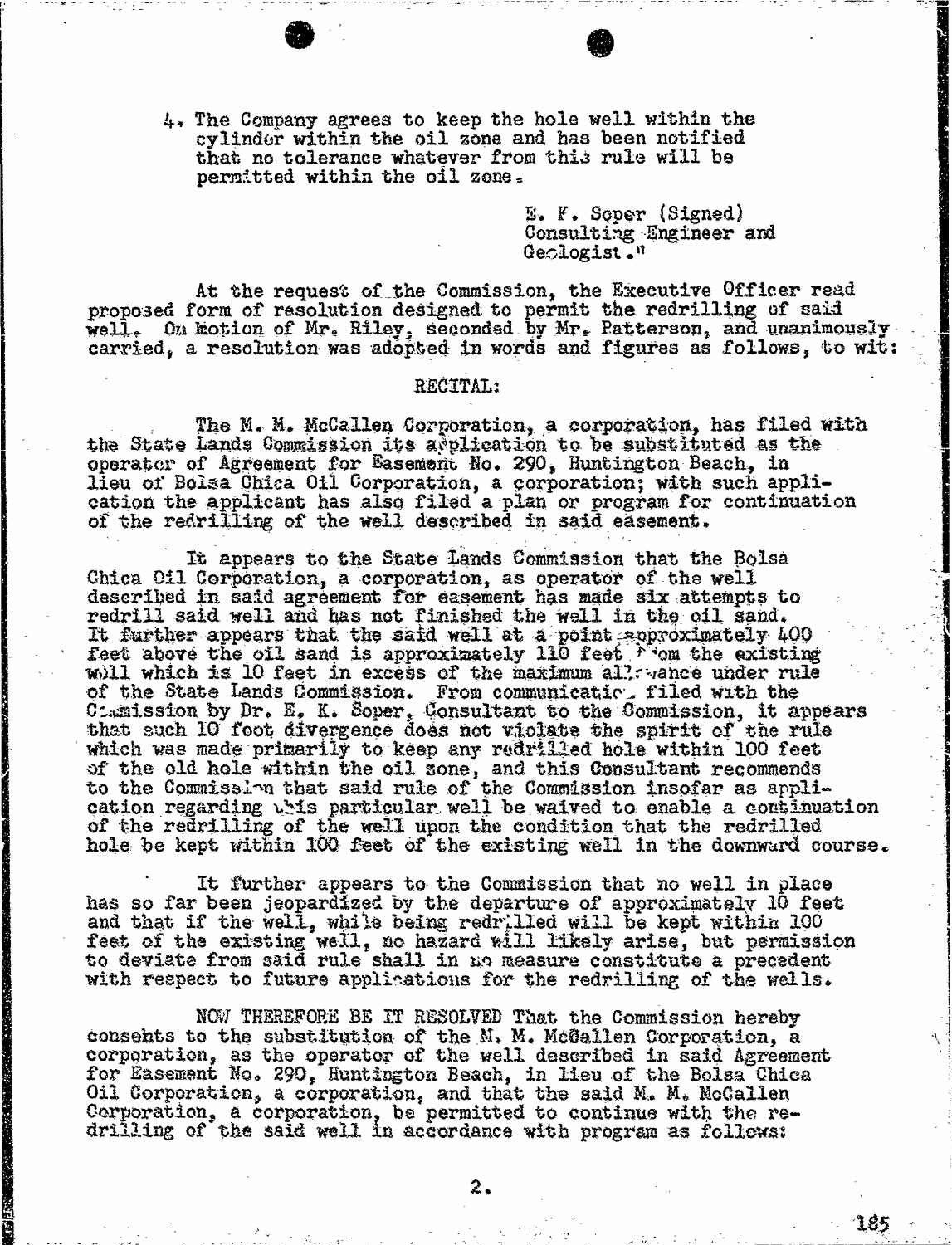The Division of State Lands does hereby approve the following course of action to be pursued in the redrilling of your well Bolsa Chica "Fee"  $\#1$ :

1. To clean out the last existing hole as shown by the records of this division from the water shut-off at a measured depth of 4015 feet to a measured depth of 4400 feet using conditioned mud as a circulating fluid.

2. To make a survey of the position of the hole at  $4400$  feet measured deptr.

3. In the event that such survey together with the survey data now on file in this division shows the hole at 4400 feet to be farther than 100.00 feet in any direction from the course of the Petroleum from  $f^*$ Company well "fee" #1, to cement and plug back the hole to a measured depth of 4015 feet.

4. In the event that the aforementioned survey together with the survey data now on file in this division shows the hole to be the survey data now on file in this division shows the hole to be hold the hole to be hole to be hole to be hole within  $100.00$  feet of the course of The Petroleum Company well "Fee"  $\frac{1}{4}$ in any drilling below 4400 feet measured dept , to use only oil as a circulating fluid, auch oil to be natural to the Huntington Beach circulating fluid, auch oil to be natural to the hundred tideland pool and of a gravity not less than  $24^{\circ}$ .

 $\hat{y}$ 

5. During the course of any drilling below  $4406$  feet measured depth to make an accurate survey of the hole at intervals of not more than 100 feet as the hole is being drilled.

6. In the event that such surveys together with the survey data now on file in this division shows the hole below 4400 feet measured to be farther than 100.00 feet in any direction from the course of The retroleum Company well "Fee" #1, to cement and plug back said that is not a  $k_{\text{max}}$  and a depth where it is less than  $100.00$  feet from the course of The Petroleum Company well "Fee"  $#1.$ 

7. In the event that at any time the plotting of the surveys<br>by this division reveals that the drilling well is approaching closer<br>than 200 feet to another well anywhere below a measured depth of than 200 feet to another well anywhere below a measured depth of the conditions. 4400 feet, to suspend operations until such time as a rele been secured from such other well and filed with this division.

8. To drill the well to a measured depth of 5116 feet below mean sea level or such lesser depth as desired.

9. To set a 5  $3/4$ <sup>m</sup> casing from 4015 feet measured depth to bottom, such casing to be perforated from 4400 feet measured depth to bottom, or such Lesser interval as desired.

All operations performed under the foregoing program are to be conducted strictly in accordance with the terms, covenants, and conditions of Agreement for Easement No. 290, and in conformance with all the rules and regulations applicable thereto.

3,